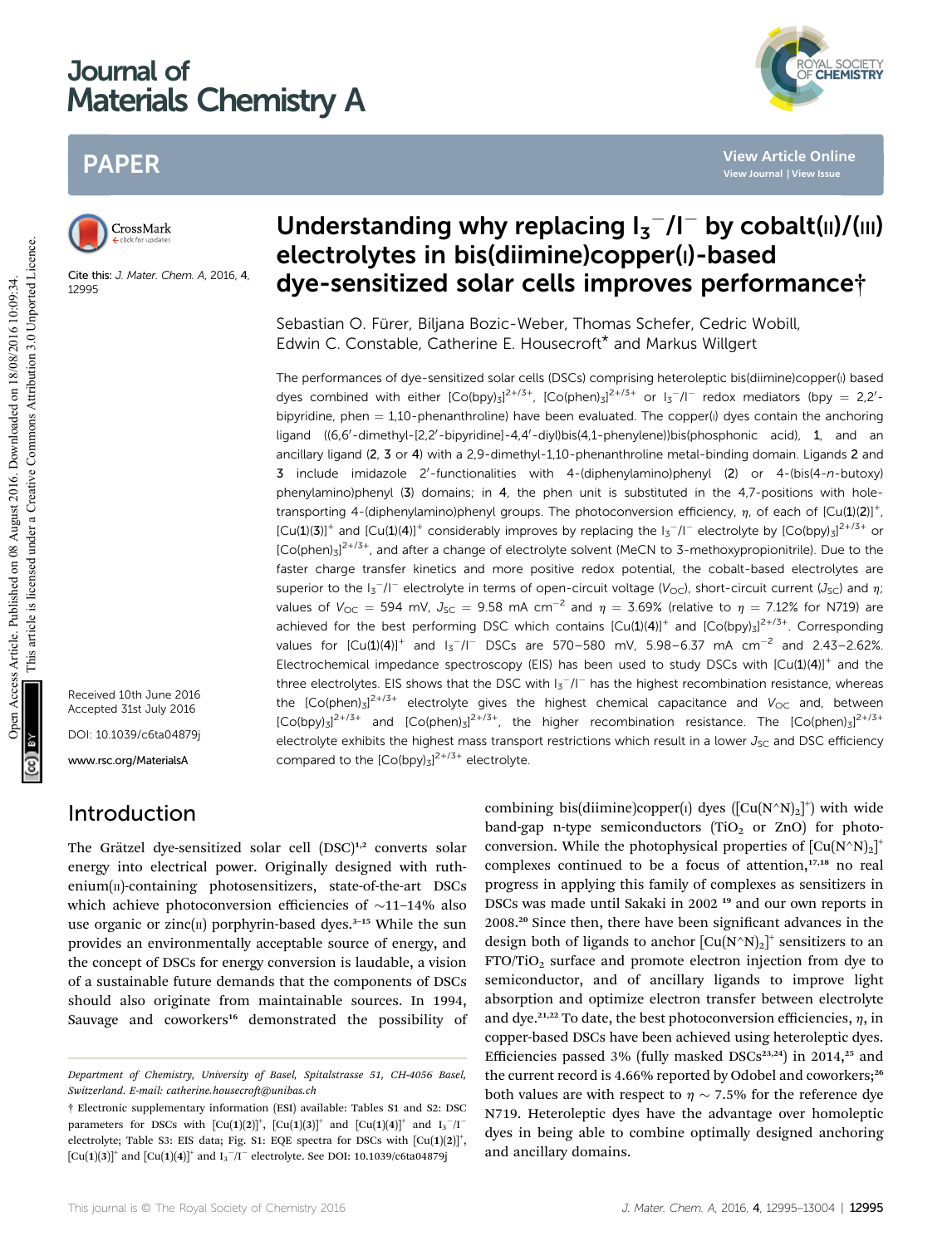While ligand design is of crucial importance, appropriate combinations of dye and electrolyte are also key to optimizing DSC performance. The maximum voltage generated under illumination (the open-circuit voltage,  $V_{\text{OC}}$ ) is the difference between the redox potential of the electrolyte and the Fermi level of the  $TiO<sub>2</sub>$  semiconductor. The  $I_3^-/I^-$  redox shuttle is ubiquitous among liquid electrolytes in DSCs and is used in many studies of copper-based DSCs.<sup>21</sup> However, the  $I_3^-/I^-$  electrolyte composition has been optimized for ruthenium( $\pi$ )-based cells.<sup>27,28</sup> A way to enhance the photoconversion efficiencies of DSCs containing copper-dyes is to increase  $V_{\text{OC}}$ , and this can, in principle, be achieved by employing an electrolyte with a redox potential that is more positive than that of  $I_3^-/I^-$ . Among the range of iodine-free redox mediators that have been investigated,<sup>29,30</sup> those based on the  $Co^{3+}/Co^{2+}$  redox couple<sup>31,32</sup> are superior. The use of a  $[Co(phen)_3]^{3+/2+}$  (phen = 1,10phenanthroline) electrolyte contributed to the current record DSC photoconversion efficiency of 14.3%.<sup>15</sup> The redox potentials of  $[Co(phen)_3]^{3+/2+}$  and  $[Co(bpy)_3]^{3+/2+}$  (bpy = 2,2'-bipyridine) are +0.61 V and +0.56 V, respectively,<sup>29</sup> compared to +0.35 V for  $I_3^-/I^-$ (in MeCN and  $\nu s$ . NHE);<sup>28,29</sup> values are solvent dependent and values of  $+0.72$ ,  $+0.65$  and  $+0.31$  V (vs. NHE), respectively, are also tabulated.<sup>32</sup> Drawbacks of cobalt-based electrolytes are the larger size of the  $[Co(dimine)_3]^{n+}$  ions which leads to mass transport problems, less efficient charge transfer at the Pt counter electrode compared to that with an  $I_3^-/I^-$  redox shuttle, and fast recombination of electrons between the photoanode and the oxidized  $(Co^{3+})$  redox couple.<sup>33,34</sup> Journal of Muterials Chemistry Articles. We<br>are the complete one of exceptive condensations of the model of the common and the common access Creative Common and the common and the common and the common and the common and

While the use of cobalt-based electrolytes with rutheniumcontaining and organic dyes is well established, combining the  $Co<sup>3+/Co<sup>2+</sup></sup>$  redox couple with copper-based sensitizers has been little explored. Both we<sup>35</sup> and Ashbrook and Elliott<sup>36</sup> have demonstrated the compatibility of bis(diimine)copper(1) dyes with  $\left[\text{Co}(4,\!4'\text{-R}_2\text{bpy})_3\right]^{3+/2+}$   $\left(\text{R} = \text{H}^{35} \text{ or } \text{4}'\text{Bu}^{36}\right)$  redox mediators, but no investigations have addressed the optimization of the electrolyte composition. We now report the results of a study of the performances of DSCs containing three heteroleptic  $[Cu(L<sub>anchor</sub>)(L<sub>ancillary</sub>)]<sup>+</sup>$  sensitizers in the presence of  $[Co(bpy)_3]^{3+/2+}$  or  $[Co(phen)_3]$ electrolytes of varying compositions and reinforce the fact that  $Co^{3+/2+}$  redox mediators are compatible with copper(I)-based DSCs. We also demonstrate the benefits of changing the solvent in the electrolyte from MeCN to the less volatile 3-methoxypropionitrile. Electrochemical impedance spectroscopy is used to understand the differences between the iodine and cobalt-based electrolytes in bis(diimine)copper(I)-based DSCs.

### Experimental

#### Materials

Ligand  $1^{37}$  and the homoleptic complexes  $\text{[Cu(2)_2][PF_6]}$ ,  $\text{[Cu(3)<sub>2</sub>][PF<sub>6</sub>]}$  and  $\text{[Cu(4)<sub>2</sub>][PF<sub>6</sub>]}$ <sup>35,38</sup> were prepared as previously described.

#### DSC fabrication

The FTO/Pt counter electrodes were purchased from Solaronix (Solaronix Test Cell kit). The  $FTO/TiO<sub>2</sub>$  electrodes were prepared

in-house by screen printing as previously described;<sup>35</sup> the annealed TiO<sub>2</sub> film was post-treated with 60 mM aqueous TiCl<sub>4</sub> solution.<sup>35</sup> Each working electrode was heated to 500  $\degree$ C and allowed to cool to 80  $\degree$ C prior to dipping into a 1 mM solution of the anchoring ligand 1 (Scheme 1) for 1 day. The electrodes were washed with DMSO and EtOH, and then dried in a stream of  $N_2$ . The electrodes were soaked in a 0.1 mM MeCN solution of  $\left[\text{Cu}(L_{\text{ancillary}})_{2}\right]\left[\text{PF}_{6}\right]$  ( $L_{\text{ancillary}} = 2, 3 \text{ or } 4$ , Scheme 1) for 3 days after which it was washed with MeCN and dried in  $N_2$ . The DSCs were assembled by combining the working electrode and counter electrode (Solaronix Test Cell Platinum Electrode, heated on a heating plate at 450  $\mathrm{^{\circ}C}$  for 30 min to remove volatile organic impurities) by using a thermoplast hot-melt sealing foil (Solaronix, Meltonix 1170-60), then filled with the respective electrolyte by vacuum-backfilling. The DSC was closed using thermoplast hot-melt sealing foil and a cover glass. N719 reference electrodes were made by immersing screen-printed<sup>35</sup>  $FTO/TiO<sub>2</sub>$  electrodes (post-treated with 40 mmol dm<sup>-3</sup> aqueous TiCl4) in a 0.3 mM EtOH solution of N719 (Solaronix) for 3 days. The electrodes were removed from the dye-bath, washed with EtOH, and dried in a stream of  $N_2$ .



Scheme 1 Structures of anchoring ligand 1 and ancillary ligands 2-4.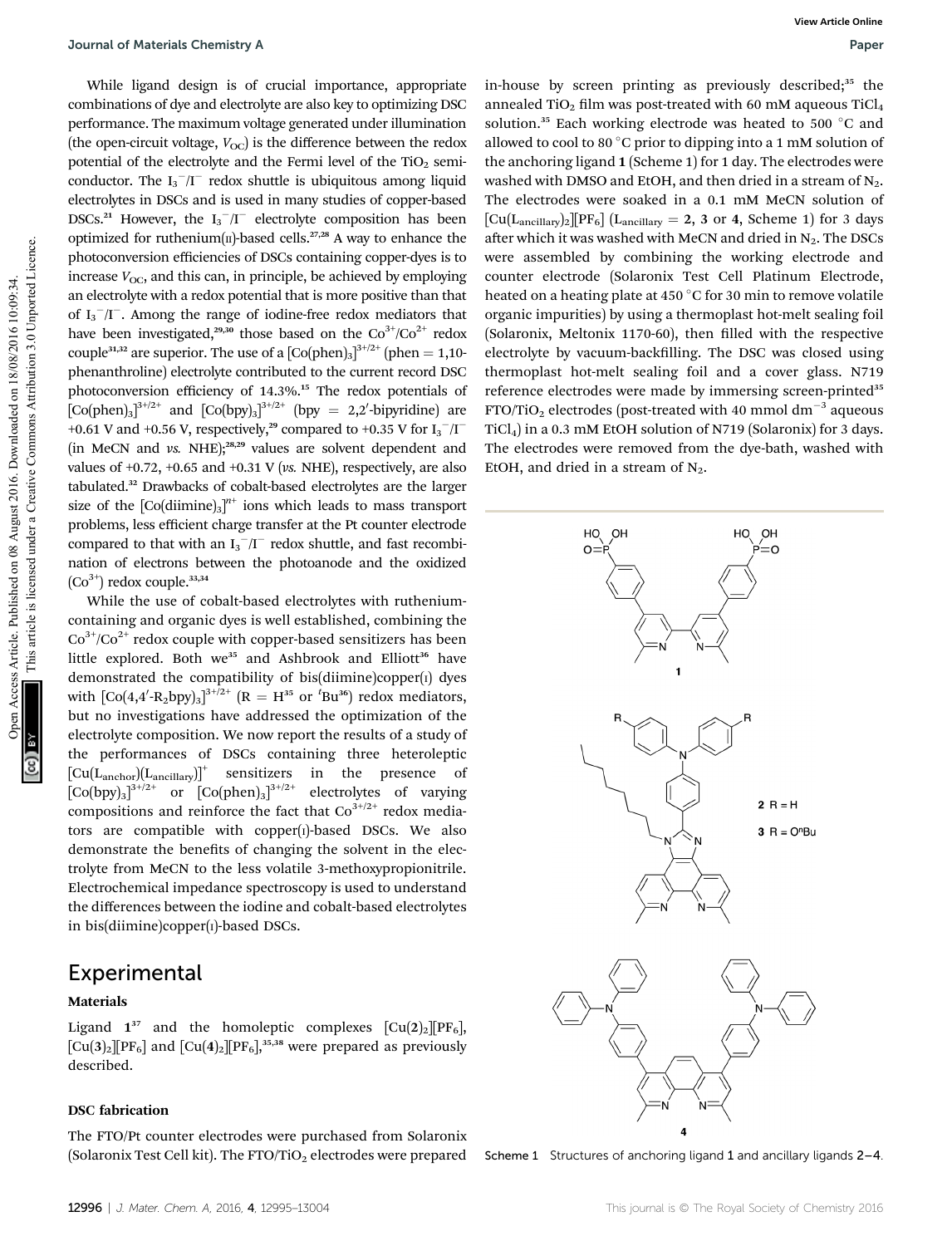The  $I_3^-/I^-$  electrolyte comprised LiI (0.1 M),  $I_2$  (0.05 M), 1-methylbenzimidazole (0.5 M), 1-butyl-3-methylimidazolinium iodide (0.6 M) in 3-methoxypropionitrile.  $[Co(bpy)_{3}] [PF_6]_2$  and  $[Co(phen)_3]$  $[PF_6]_2$  were prepared from  $CoCl_2 \cdot 6H_2O$  as described in the literature.<sup>39</sup> [Co(bpy)<sub>3</sub>][PF<sub>6</sub>]<sub>3</sub> and [Co(phen)<sub>3</sub>][PF<sub>6</sub>]<sub>3</sub> were prepared by oxidation of the corresponding  $\text{cobalt}(\text{II})$  complex using [NO][BF<sub>4</sub>] followed by anion exchange with [NH<sub>4</sub>][PF<sub>6</sub>]; the  ${}^{1}$ H NMR spectra matched literature data.<sup>40</sup> See Table 1 for electrolyte compositions.

### DSC measurements

J–V measurements were performed using a SolarSim 150 (Solaronix) or LOT Quantum Design LS0811 sun simulator, which was calibrated with a Si-reference cell to 1000 W  $m^{-2}$ prior to the measurements. All cells were completely masked.23,24 Voltage decay was measured on a ModuLab XM electrochemical system.

Electrochemical impedance spectroscopy (EIS) measurements were carried out on a ModuLab® XM PhotoEchem photoelectrochemical measurement system setup from Solartron Analytical. The impedance was measured at steady state close to the open-circuit potential of the cell at different light intensities (LED, 590 nm) in the frequency range 0.05 Hz to 400 kHz using an amplitude of 10 mV. The impedance data was fitted to an equivalent circuit model and analysed using ZView® software from Scribner Associates Inc.

# Results and discussion

### Choice of sensitizers

The heteroleptic copper $(i)$  dyes chosen for the present study are three of a series of sensitizers that we have previously studied in combination with  $I_3^-/I^-$  electrolyte in DSCs.<sup>38</sup> All contain the phosphonic acid anchoring ligand 1 (Scheme 1); for copper $(i)$ dyes, we have found phosphonic acids to be superior over analogous carboxylic acid anchors.<sup>41</sup> Phosphonic acid anchors are also used in ruthenium-based dyes,<sup>42</sup> and the strong surface binding is advantageous with respect to carboxylic acid anchors. However, we note that in terms of the rate of electron injection, carboxylic acid anchors may be favoured over phosphonic acids.<sup>43</sup> The ancillary ligands 2–4 (Scheme 1) contain a phen metal-binding unit and one or two triphenylaminodomains to enhance light-absorption. Ligands 2 and 3 feature a long alkyl chain to militate against dye-molecule aggregation by intermolecular  $\pi$ -stacking.<sup>44</sup> Ligand 3 contains *n*-butoxy chains on the triphenylamino-unit which are known to improve the performance of DSCs employing triphenylamine-containing organic sensitizers in combination with cobalt electrolytes.<sup>31</sup> Due to the steric hindrance of the  $n$ -butoxy chains, electron recombination with the electrolyte, which previously was reported to be one of the main issues with this kind of mediator,<sup>39</sup> is significantly reduced. All ligands contain methyl substituents adjacent to the  $N, N'$ -coordination site to stabilize the copper $(i)$  dyes (tetrahedral, Scheme 2) against irreversible oxidation to copper $(n)$  (square planar).

The copper(I) dyes were assembled in situ on  $FTO/TIO<sub>2</sub>$ electrodes using a 'surfaces-as-ligands' approach which we have established as being effective for complexes which are labile in solution.<sup>21</sup> Screen-printed mesoporous  $TiO<sub>2</sub>$  electrodes with scattering layer were post-treated with aqueous  $TiCl<sub>4</sub>$  solution using conditions that we have previously optimized.<sup>35</sup> Each electrode was immersed in a solution of the phosphonic acid anchoring ligand 1 followed by soaking in a dye-bath containing either  $\lceil \text{Cu}(2)_2 \rceil \text{PF}_6 \rceil$ ,  $\lceil \text{Cu}(3)_2 \rceil \text{PF}_6 \rceil$  or  $\lceil \text{Cu}(4)_2 \rceil \text{PF}_6 \rceil$ . Ligand exchange leads to the formation of the surface-anchored dyes  $[Cu(1)(2)]^{+}$  (eqn (1)),  $[Cu(1)(3)]^{+}$  or  $[Cu(1)(4)]^{+}$ . By eye, the orange colour of the electrodes was consistent with the presence of adsorbed dye, and this was quantified by solid-state absorption spectroscopy using electrodes assembled as described in the Paper<br>
The 1, 7.1 electrolet on 08 August 2016. During Simple (access Article is licensed under the computer of the common access Article is licensed under the common access Article is licensed under the common access Art



Scheme 2 Surface-adsorbed dye  $[Cu(1)(4)]^+$  as an example of the three sensitizers investigated.

Table 1 Compositions of electrolytes; TBP = 4-tert-butylpyridine, MPN = 3-methoxypropionitrile

| Component          | Electrolyte E1                      | Electrolyte E2                                                  | Electrolyte E3                      | Electrolyte E4                                                    |
|--------------------|-------------------------------------|-----------------------------------------------------------------|-------------------------------------|-------------------------------------------------------------------|
| $Co^{2+}$          | $[Co(bpy)_{3}][PF_{6}]_{2}$ (0.2 M) | [Co(phen) <sub>3</sub> ][PF <sub>6</sub> ] <sub>2</sub> (0.2 M) | $[Co(bpy)_{3}][PF_{6}]_{2}$ (0.2 M) | [Co(phen) <sub>3</sub> ][PF <sub>6</sub> ] <sub>2</sub> (0.175 M) |
| $Co^{3+}$          | $[Co(bpy)_{3}] [PF_6]_{3} (0.05 M)$ | $[Co(phen)3][PF6]3 (0.05 M)$                                    | $[Co(bpy)_{3}][PF_6]_{3}$ (0.05 M)  | [Co(phen) <sub>3</sub> ][PF <sub>6</sub> ] <sub>3</sub> (0.044 M) |
| LiClO <sub>4</sub> | 0.1 <sub>M</sub>                    | 0.1 <sub>M</sub>                                                | $0.1\ \mathrm{M}$                   | 0.088 <sub>M</sub>                                                |
| <b>TBP</b>         | 0.2 M                               | $0.2\ M$                                                        | 0.2 M                               | 0.175 M                                                           |
| Solvent            | MeCN                                | MeCN                                                            | <b>MPN</b>                          | <b>MPN</b>                                                        |
|                    |                                     |                                                                 |                                     |                                                                   |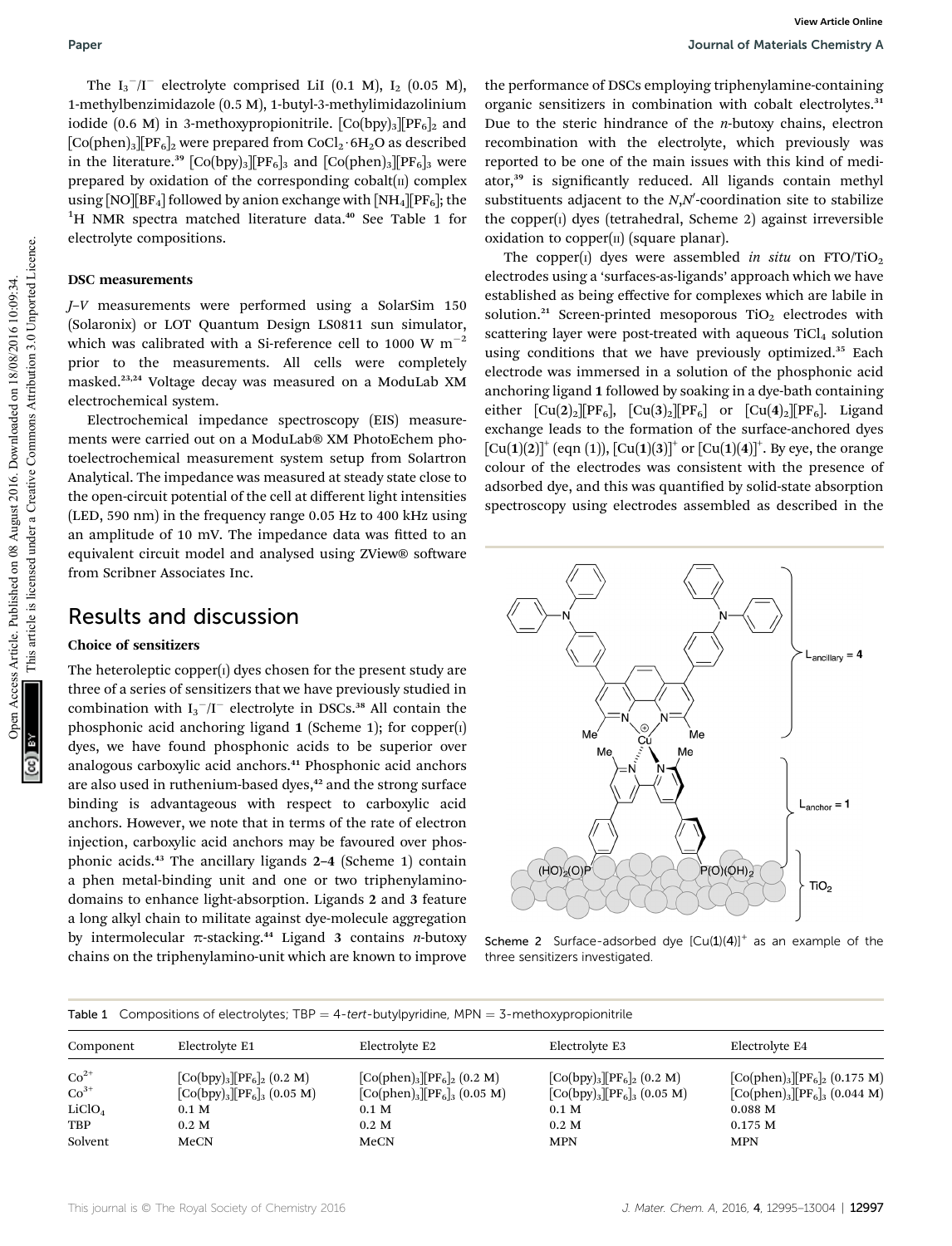Experimental section but without the scattering layer. The observed absorption maxima ( $\lambda_{\text{max}} \sim 470$  nm) were consistent with those already reported.<sup>38</sup>

$$
FTO/TiO_2/1 + [Cu(2)_2]^+ \rightarrow FTO/TiO_2/[(1)Cu(2)]^+ + 2 \qquad (1)
$$

### $Co<sup>2+</sup>/Co<sup>3+</sup>$  electrolytes in acetonitrile

The compositions of the  $Co^{2+}/Co^{3+}$  electrolytes are given in Table 1. Initially, we used MeCN as the solvent and the compositions of electrolytes E1 and E2 are typical of  $Co^{2+}/Co^{3+}$ electrolytes employing bpy or phen ligands. The first sensitizer to be investigated was  $[Cu(1)(3)]^{+}$ . The open-circuit voltage  $(V<sub>OC</sub>)$ , short-circuit current density  $(J<sub>SC</sub>)$ , fill factor (ff) and photoconversion efficiency  $(\eta)$  were measured immediately after sealing the DSCs; cells were masked, and reproducibility of the data was checked by using duplicate cells (Table 2). Table 2 also gives performance characteristics of a reference DSC containing the standard ruthenium dye N719 combined with an  $I_3^-/I^$ electrolyte. The right-hand column in Table 2 gives a relative  $\eta$ , setting the value for an N719 reference DSC to 100%. We routinely use two sun simulators (LOT Quantum Design LS0811 and SolarSim 150 instruments) and, as previously discussed,<sup>45</sup> DSC characteristics for the same cell recorded on the same day on these instruments (both under irradiation of 1 sun) lead to similar values of  $V_{\text{OC}}$  but different values of  $J_{\text{SC}}$ . By using relative  $\eta$  values, we can justifiably compare data measured on different instruments.<sup>45</sup> **Co**nds of Materials Chemistry A<br>
concrete disorption matricia  $Q_{\text{max}} = 470$  and percent consistent<br>
view throus a since of the Co<sup>3</sup> August 2016 (Cu(1)(3)<sup>-1</sup> and 2016 10:09:34. This are typical commons are given in<br>  $Q$ 

Table 2 shows that there is an increase in both  $J_{\text{SC}}$  and  $V_{\text{OC}}$  on changing from  $[Co(bpy)_3]^{2+/3+}$  to  $[Co(phen)_3]^{2+/3+}$  (from electrolyte E1 to E2). The relative efficiencies of 33.8 and 38.1% for the  $\left[\text{Co(bpy)}_{3}\right]^{2^{t/3+}}$ -containing DSCs, and 42.5 and 45.0% for the  $[Co(phen)_3]^{2+/3+}$ -containing DSCs are appreciably higher than the 22.5 and 25.7% observed for  $\left[ Cu(1)(3) \right]^+$  combined with a standard  $I_3^-/I^-$  electrolyte (Table S1†).<sup>38</sup> Although the data were extremely promising, we experienced difficulties with the use of MeCN as solvent. Firstly, the DSCs tended to be unstable, performing poorly after several days. When the dye  $\lceil Cu(1)(4) \rceil^+$ was combined with electrolyte E1, orange crystals rapidly formed in the sealed DSC (Fig. 1). Rapid crystal growth was a persistent problem in DSCs containing a combination of  $\left[\mathrm{Cu(1)(4)}\right]^{\mathrm{+}}$  and  $\left[\mathrm{Co(bpy)}_{3}\right]^{2+/3+}$ . Attempts to analyse the crystals by mass spectrometry and X-ray crystallography did not provide definitive identification of the crystalline material. Crystals were



Fig. 1 Crystal formation in sealed DSCs containing electrolyte E1 and the dye  $[Cu(1)(4)]^{+}$  (Leica MC170 HD microscope).

also observed in DSCs containing  $\left[\mathrm{Cu(1)(4)}\right]^{\mathrm{+}}$  and  $\left[\mathrm{Co(phen)_3}\right]^{2^{+/3+}},$ although their growth was slower than in electrolyte E1; a substantial fall in  $J_{\text{SC}}$  was observed after two or more days. The formation of crystals of  $(MBI)_6(HMBI^+)_2(I^-)(I_3^-)$  (MBI = N-methylbenzimidazole) from electrolyte components in DSCs has previously been reported,<sup>46</sup> but of course, this salt cannot be responsible for the crystals observed in the cobalt-based electrolytes. Other than this latter report, precipitation or crystal formation from liquid electrolytes in DSCs does not appear to have been discussed in detail in the literature.<sup>47</sup>

### $Co<sup>2+</sup>/Co<sup>3+</sup>$  electrolytes in 3-methoxypropionitrile

The problems encountered with the combination of  $\left[Cu(1)(4)\right]^{+}$ and electrolytes E1 or E2 led us to change the solvent to 3-methoxypropionitrile (MPN) which is widely employed in DSCs.6,47 Electrolyte E3 differs from E1 only in the solvent variation (Table 1). However, the lower solubility of  $[Co(phen)_3]$   $[PF_6]_3$ in MPN compared to MeCN resulted in the use of a 0.044 M solution of  $[Co(phen)_3][PF_6]_3$  in electrolyte E4 rather than the preferred 0.05 M. The concentrations of the other electrolyte components were reduced to maintain the same molar ratios in E3 and E4 (Table 1). Table 3 gives the performance parameters of masked, duplicate cells for each dye/electrolyte combination, and

Table 2 Performance parameters<sup>a</sup> on the day of sealing the DSCs for duplicate cells (numbered 1 and 2) combining dye  $[Cu(1)(3)]^+$  with electrolytes E1 or E2 (MeCN solvent, see Table 1). A reference N719 DSC was also measured

| Dye              | Electrolyte     | Cell number | $JSC/mA cm-2$ | $V_{\rm OC}$ /mV | $ff$ /% | $\eta$ /% | Relative <sup>b</sup> $\eta$ /% |
|------------------|-----------------|-------------|---------------|------------------|---------|-----------|---------------------------------|
| $[Cu(1)(3)]^{+}$ | $E1$ (bpy)      |             | 5.30          | 640              | 69      | 2.32      | 38.1                            |
| $[Cu(1)(3)]^{+}$ | $E1$ (bpy)      | ∼           | 5.45          | 652              | 58      | 2.06      | 33.8                            |
| $[Cu(1)(3)]^+$   | $E2$ (phen)     |             | 5.91          | 735              | 63      | 2.74      | 45.0                            |
| $[Cu(1)(3)]^{+}$ | $E2$ (phen)     | ∠           | 5.88          | 731              | 60      | 2.59      | 42.5                            |
| N719'            | $I_3^{-}/I^{-}$ |             | 13.8          | 705              | 63      | 6.09      | 100                             |

<sup>a</sup> Measurements were made on a LOT Quantum Design LS0811 sun simulator.  $\frac{b}{b}$  Relative  $\eta$  is relative to N719 set at 100%.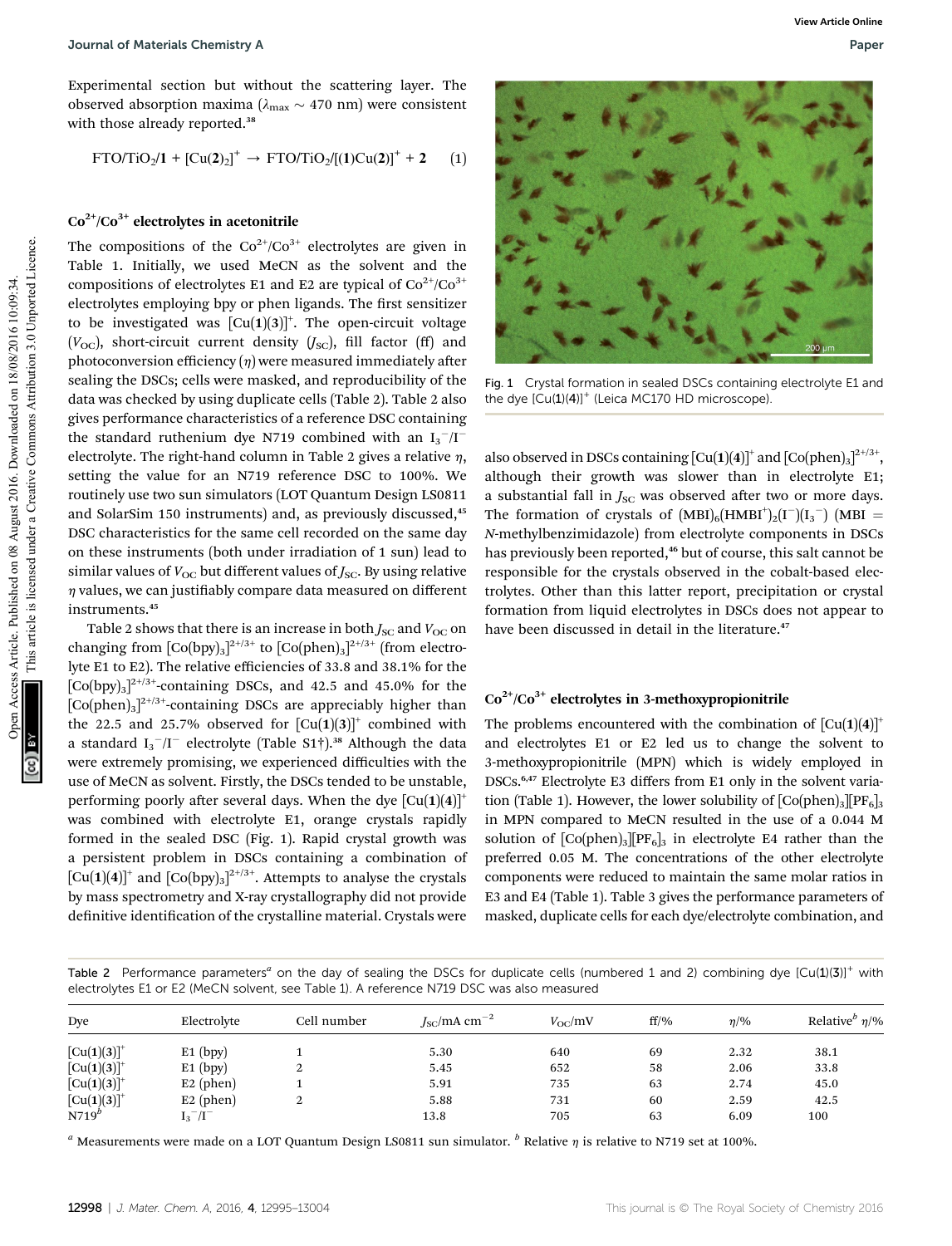| Dye                                                                                                                                              | Electrolyte                        | Cell number                                                                                                                                                    | $J_{\rm SC}/\rm{mA~cm}^{-2}$ | $V_{\rm OC}$ /mV                                                                                                                                | $ff$ /% | $\eta$ /% | Relative <sup>b</sup> $\eta$ /% |
|--------------------------------------------------------------------------------------------------------------------------------------------------|------------------------------------|----------------------------------------------------------------------------------------------------------------------------------------------------------------|------------------------------|-------------------------------------------------------------------------------------------------------------------------------------------------|---------|-----------|---------------------------------|
| $[Cu(1)(2)]^{+}$                                                                                                                                 | $E3$ (bpy)                         | $\mathbf{1}$                                                                                                                                                   | 6.98                         | 596                                                                                                                                             | 66      | 2.75      | 38.6                            |
| $[Cu(1)(2)]^{+}$                                                                                                                                 | E3                                 | $\mathbf{2}$                                                                                                                                                   | 6.41                         | 605                                                                                                                                             | 62      | 2.41      | 33.8                            |
| $[Cu(1)(3)]^+$                                                                                                                                   | E3                                 | 1                                                                                                                                                              | 8.24                         | 583                                                                                                                                             | 61      | 2.92      | 41.0                            |
| $[Cu(1)(3)]^+$                                                                                                                                   | E3                                 | $\overline{2}$                                                                                                                                                 | 8.66                         | 619                                                                                                                                             | 65      | 3.50      | 49.2                            |
| $[Cu(1)(4)]^+$                                                                                                                                   | E3                                 | 1                                                                                                                                                              | 9.06                         | 598                                                                                                                                             | 64      | 3.47      | 48.7                            |
| $[Cu(1)(4)]^+$                                                                                                                                   | E3                                 | 2                                                                                                                                                              | 9.58                         | 594                                                                                                                                             | 65      | 3.69      | 51.8                            |
| $[Cu(1)(2)]^+$                                                                                                                                   | $E4$ (phen)                        | $\mathbf{1}$                                                                                                                                                   | 7.68                         | 559                                                                                                                                             | 64      | 2.73      | 38.3                            |
| $[Cu(1)(2)]^{+}$                                                                                                                                 | E4                                 | 2                                                                                                                                                              | 7.15                         | 530                                                                                                                                             | 64      | 2.42      | 34.0                            |
| $[Cu(1)(3)]^+$                                                                                                                                   | E4                                 | $\mathbf{1}$                                                                                                                                                   | 8.61                         | 637                                                                                                                                             | 61      | 3.34      | 46.9                            |
| $[Cu(1)(3)]^+$                                                                                                                                   | E4                                 | $\overline{2}$                                                                                                                                                 | 8.14                         | 643                                                                                                                                             | 56      | 2.92      | 41.0                            |
| $[Cu(1)(4)]^{+}$                                                                                                                                 | E4                                 | $\mathbf{1}$                                                                                                                                                   | 8.54                         | 620                                                                                                                                             | 60      | 3.17      | 44.5                            |
| $[Cu(1)(4)]^+$                                                                                                                                   | E4                                 | $\overline{2}$                                                                                                                                                 | 8.57                         | 622                                                                                                                                             | 60      | 3.17      | 44.5                            |
| $N719^b$                                                                                                                                         | $I_3$ <sup>-</sup> /I <sup>-</sup> |                                                                                                                                                                | 17.13                        | 650                                                                                                                                             | 64      | 7.12      | 100                             |
|                                                                                                                                                  |                                    |                                                                                                                                                                |                              |                                                                                                                                                 |         |           |                                 |
| <sup><i>a</i></sup> Measurements were made on a SolarSim 150 sun simulator. <sup><i>b</i></sup> Relative $\eta$ is relative to N719 set at 100%. |                                    | the corresponding J-V curves for the better performing DSC from                                                                                                |                              | Fig. 3 shows the EQE spectra of DSCs containing the dyes                                                                                        |         |           |                                 |
|                                                                                                                                                  | each pair are depicted in Fig. 2.  | Irrespective of the cobalt complex used in the electrolyte,                                                                                                    |                              | combined with the $[Co(bpy)_3]^{2+/3+}$ redox shuttle. The first point<br>to note is the differences in the shapes of the EQE spectra           |         |           |                                 |
|                                                                                                                                                  |                                    | DSCs containing sensitizers $\left[\text{Cu}(1)(3)\right]^+$ or $\left[\text{Cu}(1)(4)\right]^+$ exhibit                                                       |                              | compared to the corresponding spectra for the same dyes in                                                                                      |         |           |                                 |
|                                                                                                                                                  |                                    |                                                                                                                                                                |                              |                                                                                                                                                 |         |           |                                 |
|                                                                                                                                                  |                                    | higher values of $J_{SC}$ and $V_{OC}$ than those containing $\left[ Cu(1)(2) \right]^+$ .                                                                     |                              | combination with $I_3^-/I^-$ electrolyte (Fig. S1†). The gain in EQE                                                                            |         |           |                                 |
|                                                                                                                                                  |                                    | The superior performance of $\left[\text{Cu}(1)(4)\right]^+$ is consistent with the                                                                            |                              | in the region between 370 and 420 nm reflects the competing                                                                                     |         |           |                                 |
|                                                                                                                                                  |                                    | results obtained using an $I_3^-/I^-$ electrolyte <sup>38</sup> (Table S1 <sup>†</sup> ). Most                                                                 |                              | light absorption <sup>34,48</sup> of $I_3$ <sup>-</sup> which reduces the number of photons                                                     |         |           |                                 |
|                                                                                                                                                  |                                    | importantly, the observed values of $JSC$ for DSCs with cobalt                                                                                                 |                              | being harvested by the copper dyes. Values of EQE <sub>max</sub> show                                                                           |         |           |                                 |
|                                                                                                                                                  |                                    | electrolytes are substantially higher than for the same dyes with                                                                                              |                              | a marked increase on going from an $I_3^-/I^-$ to $[Co(bpy)_3]^{2^{+/3+}}$                                                                      |         |           |                                 |
|                                                                                                                                                  |                                    | an I <sub>3</sub> <sup>-</sup> /I <sup>-</sup> electrolyte; values of $J_{SC}$ = 9.58 and 9.06 mA cm <sup>-2</sup> for                                         |                              | redox mediator (Table 4). A comparison of Fig. 3 and S1 <sup>+</sup> also                                                                       |         |           |                                 |
|                                                                                                                                                  |                                    | $\lceil Cu(1)(4) \rceil$ with electrolyte E3 (Table 3) compare with a range of                                                                                 |                              | reveals enhanced quantum efficiency at higher wavelengths                                                                                       |         |           |                                 |
|                                                                                                                                                  |                                    | 5.98–6.81 mA cm <sup>-2</sup> for $\left[ Cu(1)(4) \right]$ <sup>+</sup> with $I_3^-/I^-$ (Tables S1 and                                                       |                              | (570-620 nm) for all three dyes.                                                                                                                |         |           |                                 |
|                                                                                                                                                  |                                    |                                                                                                                                                                |                              |                                                                                                                                                 |         |           |                                 |
|                                                                                                                                                  |                                    | S2†). For the dyes $\lceil Cu(1)(3) \rceil$ and $\lceil Cu(1)(4) \rceil$ , higher values of                                                                    |                              | The mass transport problem that is known to affect                                                                                              |         |           |                                 |
|                                                                                                                                                  |                                    | $V_{OC}$ are observed for electrolyte E4 than for E3, consistent with                                                                                          |                              | $\left[\text{Co}(\text{dimine})_3\right]^{n+/(n-1)}$ redox mediators <sup>47</sup> can be investigated by                                       |         |           |                                 |
|                                                                                                                                                  |                                    | the more positive redox potential of the $[Co(phen)_3]^{2^{+/3+}}$ couple<br>versus $[Co(bpy)_3]^{2+/3+}$ . 29,32 On the other hand, higher values of $J_{SC}$ |                              | measuring the dependence of $J_{SC}$ for a given DSC on the inci-<br>dent light intensity. <sup>34</sup> The DSC parameters for duplicate cells |         |           |                                 |

Table 3 Performance parameters<sup>a</sup> on the day of sealing the DSCs for duplicate cells (numbered 1 and 2) combining dyes  $[Cu(1)(2)]^+$ ,  $[Cu(1)(3)]^+$ or  $[Cu(1)(4)]^+$  with electrolytes E3 or E4 (MPN solvent). A reference N719 DSC was also measured

Irrespective of the cobalt complex used in the electrolyte, DSCs containing sensitizers  $[Cu(1)(3)]^+$  or  $[Cu(1)(4)]^+$  exhibit higher values of  $J_{\rm SC}$  and  $V_{\rm OC}$  than those containing  $\left[\text{Cu(1)(2)}\right]^+$ . The superior performance of  $[Cu(1)(4)]^+$  is consistent with the results obtained using an  $I_3^-/I^-$  electrolyte<sup>38</sup> (Table S1†). Most importantly, the observed values of  $J<sub>SC</sub>$  for DSCs with cobalt electrolytes are substantially higher than for the same dyes with an I<sub>3</sub><sup>-</sup>/I<sup>-</sup> electrolyte; values of  $J_{\rm SC}$  = 9.58 and 9.06 mA cm<sup>-2</sup> for  $[Cu(1)(4)]^+$  with electrolyte E3 (Table 3) compare with a range of 5.98–6.81 mA  $\text{cm}^{-2}$  for  $\text{[Cu(1)(4)]}^+$  with  $\text{I}_3^-/\text{I}^-$  (Tables S1 and S2†). For the dyes  $\left[\text{Cu}(1)(3)\right]^+$  and  $\left[\text{Cu}(1)(4)\right]^+$ , higher values of  $V_{\text{OC}}$  are observed for electrolyte E4 than for E3, consistent with the more positive redox potential of the  $\left[{\rm Co(phen)_3}\right]^{2+/3+}$  couple v*ersus* [Co(bpy)<sub>3</sub>] $^{2+/3+}$ .29,32 On the other hand, higher values of  $J_{\mathrm{SC}}$ are obtained for both  $\left[ Cu(1)(3) \right]^+$  and  $\left[ Cu(1)(4) \right]^+$  when the redox mediator is  $[\text{Co(bpy)}_{3}]^{2^{+}/3^{+}}$ . In terms of DSC efficiencies (Table 3), the use of  $[Co(bpy)_3]^{2+/3+}$  is superior to  $[Co(phen)_3]^{2+/3+}$ .



Fig. 2 J–V curves measured on the day of sealing DSCs containing the dyes  $[Cu(1)(2)]^{+}$ ,  $[Cu(1)(3)]^{+}$  or  $[Cu(1)(4)]^{+}$  and electrolytes E3 or E4 (see Table 1).

The mass transport problem that is known to affect  $\left[\text{Co}(\text{dimine})_3\right]^{n+/(n-1)+}$  redox mediators<sup>47</sup> can be investigated by measuring the dependence of  $J_{SC}$  for a given DSC on the incident light intensity.<sup>34</sup> The DSC parameters for duplicate cells containing  $\left[\text{Cu}(1)(3)\right]^+$  or  $\left[\text{Cu}(1)(4)\right]^+$  and electrolyte E4 measured under different light intensities are given in Table 5. In keeping with the use of the  $I_3$ <sup>-</sup>/I<sup>-</sup> electrolyte in the N719 reference DSC,



Fig. 3 EQE spectra of DSCs containing the dyes  $[Cu(1)(2)]^+$ ,  $[Cu(1)(3)]^+$ or  $[Cu(1)(4)]^+$  and electrolyte E3 (with  $[Co(bpy)_3]^{2+/3+}$ ). The spectrum for the better performing DSC of each pair measured for each dye is shown; see also Table 3.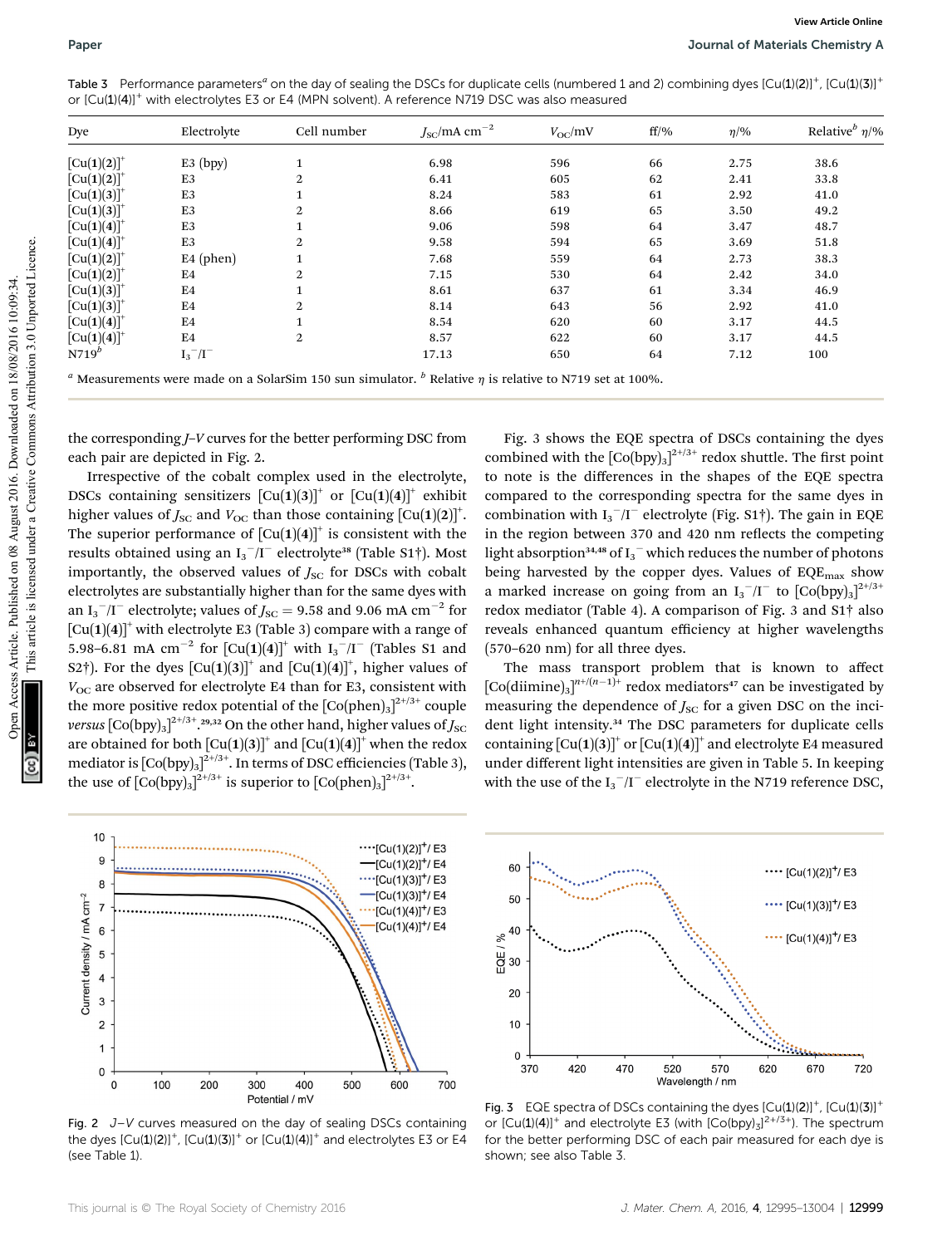Table 4 EQE maxima for duplicate DSCs containing the sensitizers  $[Cu(1)(2)]^+$ ,  $[Cu(1)(3)]^+$  and  $[Cu(1)(4)]^+$  combined with electrolyte E3 (with  $[Co(bpy)_{3}]^{2+/3+}$ ) or  $I_{3}^{-}/I^{-}$ 

| Dye              | Electrolyte                        | $EQE_{\text{max}}/$ % | $\lambda$ /nm   |           |
|------------------|------------------------------------|-----------------------|-----------------|-----------|
| $[Cu(1)(2)]^{+}$ | E3                                 | $39.8$ (sh. 17.4)     | $480$ (sh. 560) | This work |
| $[Cu(1)(2)]^{+}$ | E3                                 | 37.0 (sh. 15.7)       | 480 (sh. 560)   | This work |
| $[Cu(1)(2)]^{+}$ | $I_3^-/I^-$                        | 37.9                  | 480             | Ref. 38   |
| $[Cu(1)(2)]^{+}$ | $I_3^-/I^-$                        | 35.3                  | 480             | Ref. 38   |
| $[Cu(1)(3)]^+$   | E3                                 | 59.1 (sh. 30.4)       | $480$ (sh. 550) | This work |
| $[Cu(1)(3)]^{+}$ | E3                                 | $56.1$ (sh. 30.0)     | 480 (sh. 550)   | This work |
| $[Cu(1)(3)]^+$   | $I_3$ <sup>-</sup> /I <sup>-</sup> | 37.3                  | 480             | Ref. 38   |
| $[Cu(1)(3)]^{+}$ | $I_3^-/I^-$                        | 34.7                  | 480             | Ref. 38   |
| $[Cu(1)(4)]^{+}$ | E3                                 | $54.9$ (sh. 30.6)     | 490 (sh. 570)   | This work |
| $[Cu(1)(4)]^{+}$ | E3                                 | $51.3$ (sh. 29.3)     | 490 (sh. 570)   | This work |
| $[Cu(1)(4)]^{+}$ | $I_3^-/I^-$                        | $36.6$ (sh. 19.5)     | 490 (sh. 570)   | Ref. 38   |
| $[Cu(1)(4)]^{+}$ | $I_3$ <sup>-</sup> /I <sup>-</sup> | $37.1$ (sh. 19.5)     | 490 (sh. 570)   | Ref. 38   |

there is an approximately linear dependence of  $J_{SC}$  on light intensity and the photoconversion efficiency is essentially constant. However, the mass transport problem associated with  $\left[\text{Co(phen)}_{3}\right]^{2+/3+}$  (electrolyte E4) manifests itself in the nonlinear dependence between  $J_{SC}$  and light intensity seen in Table 5 for each DSC containing the dyes  $\left[\text{Cu}(1)(3)\right]^+$  or  $\left[\text{Cu}(1)(4)\right]^+.$ 

Overall, we observe a marked improvement in the photoconversion efficiencies of all three sensitizers in DSCs on going from an I $_{3}^{-}/$ I $^{-}$  to a  $[\mathrm{Co(bpy)_{3}}]^{2+/3+}$  or  $[\mathrm{Co(phen)_{3}}]^{2+/3+}$  electrolyte using MPN as solvent. The most promising combination of an  $FTO/TiO_2/[Cu(1)(4)]^+$  photoanode in conjunction with a  $[{\rm Co(bpy)}_3]^{2+/3+}$  redox mediator where efficiencies of 3.47 and 3.69% were achieved; relative to the N719 reference DSC, these values correspond to relative  $\eta$  values of 48.7 and 51.8%. Significantly, the values of  $\eta = 3.47$  and 3.69% are the highest efficiencies achieved for a heteroleptic copper $(i)$  sensitizer using the 'surfaces-as-ligands' approach, the previous record being 3.16% with respect to 7.63% for N719.<sup>25</sup>

#### Electrochemical impedance spectroscopy (EIS)

EIS was used to evaluate the electrochemical behaviour of the DSCs in more detail. This technique allows one to measure the internal impedances of the DSC, and key parameters including the recombination resistance  $(R_{\text{rec}})$ , chemical capacitance  $(C_{\mu})$ and the electron lifetime ( $\tau$ ) (which is the product of  $R_{\text{rec}}$  and  $C_{\mu}$ ), can be obtained.<sup>49,50</sup> Three sets of duplicate DSCs were used in the investigation. All DSCs contained the sensitizer  $[Cu(1)(4)]^+$  which was shown in the studies described above to be the best performing of  $\left[\mathrm{Cu(1)(2)}\right]^+$ ,  $\left[\mathrm{Cu(1)(3)}\right]^+$  and  $\left[\mathrm{Cu(1)(4)}\right]^+$ . Each set of DSCs used a different redox mediator  $([Co(bpy)_3]^{2+/3+},$  $\left[\text{Co(phen)}_{3}\right]^{2+/3+}$  or  $I_{3}^{-}/I^{-}$ ). The electrolyte compositions for the cobalt-based electrolytes are given in Table 1. The DSCs in the EIS study correspond to those in Table 3 with electrolytes E3 and E4, and to the DSCs from a set made using  $\lceil Cu(1)(4) \rceil^+$  and a standard I $_{3}^{-}/$ I $^{-}$  electrolyte (Table S2†) which showed 2.43 and 2.46% efficiencies. The performances of these  ${\rm I_3}^-/\rm I^-$  containing DSCs are consistent with previously published data.<sup>38</sup> Measured EIS data at two different light intensities are presented in Tables 6 and 7. Table 6 shows the impedance spectra of the DSCs, with one cell of each configuration measured at a bias light intensity of 22 mW  $cm^{-2}$ . At this light intensity, the transport resistance  $(R_t)$  of the electrons in the semiconducting TiO<sub>2</sub> is negligible. Furthermore, at this light intensity, the  $V_{\text{OC}}$  values follow the same trend as those found in the *J*-*V* measurements under 1 sun (see Tables 3 and S2†), where electrolyte E4 gives the highest  $V_{\rm OC}$  values for  $\left[\mathrm{Cu(1)(4)}\right]^+$ . Table 7 shows the parameters obtained at low light intensity, where the transport resistance,  $R_t$ , can be studied.  $L_d$  which is the length of electron diffusion "backwards" in the semi-conductor should, in a well performing DSC electrode, be at least as long as the thickness of the porous TiO<sub>2</sub> layer L to minimize back reactions.<sup>50</sup> Hence,  $L_d/L > 1$ must be fulfilled, since this implies that transit time in the semi-conductor is shorter than the electron lifetime. Pleasingly, in all DSCs measured in this study (Table 7),  $L_d$  (which is calculated as the square root of  $R_{\text{rec}}/R_t$ ) is larger than  $L$ , and Journal of Materials Chemistry A<br>
Teach 1 Controlling (ECs) containing the enrolling on the controlling increase and the column content is like the second under the behavior of the second on the second on 18/08/2016 10:09

Table 5 Performance parameters<sup>a</sup> on the day of sealing duplicate DSCs (numbered 1 and 2) combining the dyes  $[Cu(1)(3)]^+$  or  $[Cu(1)(4)]^+$  with electrolyte E4 (MPN solvent). A reference N719 DSC with  $I_3^-/I^-$  electrolyte was also measured

| Dye              | Cell number    | Light intensity <sup>b</sup> /% | $JSC/mA cm-2$ | $V_{\rm OC}$ /mV | $ff/\%$ | $\eta$ /% |
|------------------|----------------|---------------------------------|---------------|------------------|---------|-----------|
| $[Cu(1)(3)]^+$   |                | 100                             | 4.32          | 632              | 65      | 1.79      |
| $[Cu(1)(3)]^{+}$ |                | 50                              | 2.93          | 598              | 68      | 2.39      |
| $[Cu(1)(3)]^{+}$ |                | 10                              | 0.75          | 543              | 72      | 2.95      |
| $[Cu(1)(3)]^{+}$ | 2              | 100                             | 4.26          | 634              | 64      | 1.73      |
| $[Cu(1)(3)]^{+}$ | 2              | 50                              | 2.85          | 605              | 69      | 2.37      |
| $[Cu(1)(3)]^{+}$ | 2              | 10                              | 0.65          | 544              | 73      | 2.59      |
| $[Cu(1)(4)]^{+}$ |                | 100                             | 4.07          | 609              | 61      | 1.52      |
| $[Cu(1)(4)]^{+}$ |                | 50                              | 2.92          | 587              | 65      | 2.23      |
| $[Cu(1)(4)]^{+}$ |                | 10                              | 0.79          | 540              | 72      | 3.05      |
| $[Cu(1)(4)]^{+}$ | 2              | 100                             | 4.05          | 620              | 57      | 1.43      |
| $[Cu(1)(4)]^+$   | $\overline{2}$ | 50                              | 3.04          | 600              | 61      | 2.24      |
| $[Cu(1)(4)]^{+}$ | 2              | 10                              | 0.81          | 552              | 72      | 3.21      |
| N719             |                | 100                             | 11.77         | 690              | 72      | 5.89      |
| N719             |                | 50                              | 5.82          | 664              | 74      | 5.71      |
| N719             |                | 10                              | 1.32          | 597              | 73      | 5.74      |

<sup>a</sup> Measurements were made on a LOT Quantum Design LS0811.  $^b$  100% light intensity = 1 sun = 1000 W m<sup>-2</sup>.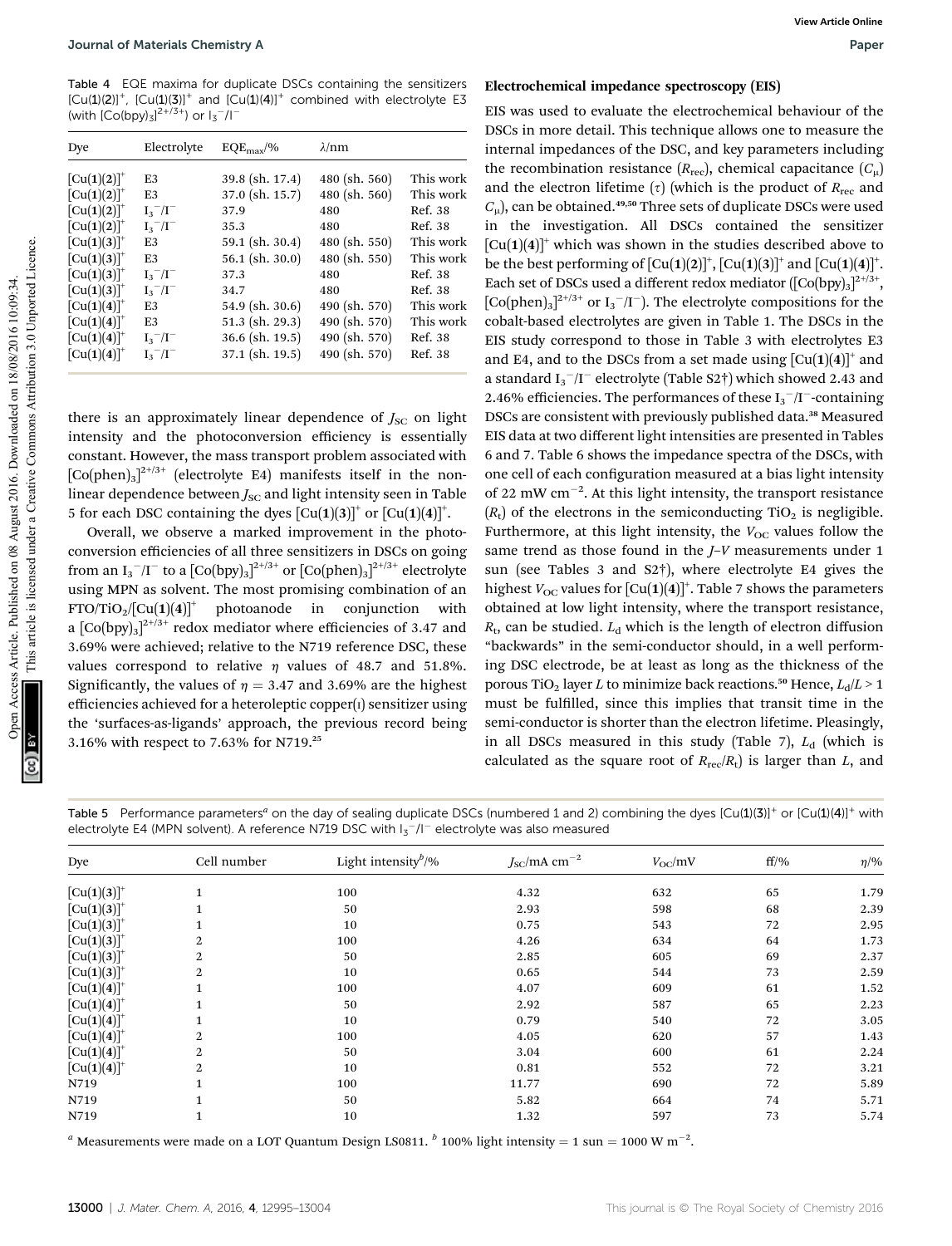| Electrolyte used with<br>dye $[Cu(1)(4)]^{+}$                                                                                                                                                      | $R_{\rm d}/\Omega$ | $R_{\rm rec}/\Omega$ | $C_{\mu}/\mu F$ | $R_{\text{Pt}}/\Omega$ |                    | $C_{\rm Pt}/\mu F$ | $\tau/ms$     | $V_{\rm OC}/\rm mV$ |                                              |
|----------------------------------------------------------------------------------------------------------------------------------------------------------------------------------------------------|--------------------|----------------------|-----------------|------------------------|--------------------|--------------------|---------------|---------------------|----------------------------------------------|
| E3 (bpy) cell 1                                                                                                                                                                                    | 112                | 86                   | 479.3           | 7                      |                    | 4.5                | 41            | 646                 |                                              |
| E3 (bpy) cell 2                                                                                                                                                                                    | 97                 | 72                   | 507.8           | 7                      |                    | 4.3                | 36            | 641                 |                                              |
| E4 (phen) cell 1                                                                                                                                                                                   | 171                | 107                  | 646.1           | 15                     |                    | 5.5                | 69            | 661                 |                                              |
| E4 (phen) cell 2                                                                                                                                                                                   | 157                | 103                  | 641.2           | 31                     |                    | 2.3                | 66            | 665                 |                                              |
| $I_3^-/I^-$ cell 1                                                                                                                                                                                 | 5                  | 224                  | 461.8           | 8                      |                    | 5.6                | 103           | 579                 |                                              |
| $I_3^-/I^-$ cell 2                                                                                                                                                                                 | 6                  | 188                  | 486.8           | 10                     |                    | 5.2                | 91            | 593                 |                                              |
| Table 7 Impedance data obtained during measurements at 0.44 mW cm <sup>-2</sup> . EIS measurements are carried out 1 day after DSC assembly. See<br>Table 1 for E3 and E4 electrolyte compositions |                    |                      |                 |                        |                    |                    |               |                     |                                              |
|                                                                                                                                                                                                    |                    |                      |                 |                        |                    |                    |               |                     |                                              |
| Electrolyte used with<br>dye $[Cu(1)(4)]^{+}$                                                                                                                                                      | $R_{\rm t}/\Omega$ | $R_{\rm rec}/\Omega$ | $C_{\mu}/\mu F$ | $R_{\text{Pt}}/\Omega$ | $C_{\rm Pt}/\mu F$ | $\tau/ms$          | $L_{\rm d}/L$ | (dimensionless)     |                                              |
| $E3$ (bpy) cell 1                                                                                                                                                                                  | 93                 | 2360                 | 125.6           | 5                      | 8.5                | 296                | 5             |                     |                                              |
| E3 (bpy) cell 2                                                                                                                                                                                    | 47                 | 2079                 | 141.0           | 6                      | 4.9                | 293                | 7             |                     |                                              |
| E4 (phen) cell 1                                                                                                                                                                                   | 87                 | 2753                 | 162.3           | 15                     | 6.3                | 447                | 6             |                     |                                              |
| E4 (phen) cell 2                                                                                                                                                                                   | 61                 | 2325                 | 180.3           | 29                     | 2.3                | 419                | 6             |                     | $V_{\rm OC}$ /mV<br>515<br>515<br>518<br>540 |
| $I_3^-/I^-$ cell 1                                                                                                                                                                                 | 40                 | 6817                 | 172.4           | 8                      | 5.5                | 1175               | 13            |                     | 462                                          |
| $I_3^-/I^-$ cell 2                                                                                                                                                                                 | 35                 | 5478                 | 200.3           | 11                     | 4.9                | 1097               | 12            |                     | 474                                          |

Table 7 Impedance data obtained during measurements at 0.44 mW cm<sup>-2</sup>. EIS measurements are carried out 1 day after DSC assembly. See Table 1 for E3 and E4 electrolyte compositions

| Electrolyte used with<br>dye $[Cu(1)(4)]^+$ | $R_{\rm t}/\Omega$ | $R_{\rm rec}/\Omega$ | $C_{\rm u}/\mu F$ | $R_{\rm Pt}/\Omega$ | $C_{\rm Pr}/\mu F$ | $\tau$ /ms | $L_{\rm d}/L$<br>(dimensionless) | $V_{\rm oc}$ /mV |
|---------------------------------------------|--------------------|----------------------|-------------------|---------------------|--------------------|------------|----------------------------------|------------------|
| $E3$ (bpy) cell 1                           | 93                 | 2360                 | 125.6             |                     | 8.5                | 296        | 5                                | 515              |
| $E3$ (bpy) cell 2                           | 47                 | 2079                 | 141.0             | 6                   | 4.9                | 293        |                                  | 515              |
| $E4$ (phen) cell 1                          | 87                 | 2753                 | 162.3             | 15                  | 6.3                | 447        | 6                                | 518              |
| E4 (phen) cell 2                            | 61                 | 2325                 | 180.3             | 29                  | 2.3                | 419        | 6                                | 540              |
| $I_3$ <sup>-</sup> /I <sup>-</sup> cell 1   | 40                 | 6817                 | 172.4             | 8                   | 5.5                | 1175       | 13                               | 462              |
| $I_3^-/I^-$ cell 2                          | 35                 | 5478                 | 200.3             | 11                  | 4.9                | 1097       | 12                               | 474              |

From Table 6, Fig. 4 and 5c, it can be seen that the diffusion resistance,  $R_d$  (which is represented as the third arc from the left in each spectrum in Fig. 4a for DSCs with cobalt-electrolytes) is considerably pronounced. This particular arc is, however, barely seen in the spectrum for the DSC containing the  $I_3^-/I^-$  based redox mediator. The relatively bulky cobalt complexes restrict the mass transport and lower the diffusion coefficient compared to the iodide system.<sup>34,51</sup> Furthermore, it is clearly seen that  $R_d$  is larger for the  $[Co(phen)]^{2^{+/3+}}$  than for the  $[Co(bpy)_{3}]^{2+/3+}.$ 

The recombination resistance,  $R_{\text{rec}}$ , is generally lower for the DSCs having cobalt electrolytes compared to  $I_3^-/I^-$  (Table 6, Fig. 5b). This is also seen in the Nyquist plot in Fig. 4a, as the magnitude of  $R_{\text{rec}}$  (which is represented by the second arc from the left in each spectrum) is significantly larger for the DSC having the I $_{3}^{-}/$ I $^{-}$  electrolyte. This is in agreement with the fast electron transfer from  $I^-$  to regenerate the dye compared to the lower rate of reduction of  $I_3$ <sup>-</sup> which minimizes the back reaction interfacial process (higher  $R_{\text{rec}}$ ).<sup>52</sup> For the cobalt-based electrolytes, the consequence is that the faster back reaction kinetics of the cobalt mediators decrease  $R_{\text{rec}}$  in accordance with the discussion above. However, the simpler outer sphere electron transfer of the cobalt redox mediators (in contrast to the iodide species, which involve the creation and breaking of chemical bonds as opposed to simple electron transfer),<sup>40</sup> give the cobalt DSCs their higher  $J_{SC}$  and chemical capacitance,  $C_{\mu}$ .  $C_{\mu}$  is related to the total density of electrons in the semiconductor and typically rises exponentially at higher light intensities;<sup>49</sup> this is also seen in Fig. 5a.  $R_t$ , which is strongly



Fig. 4 (a) Nyquist plot from EIS measurements of three DSCs having the electrolyte systems E3, E4 and  $I_3^-/I^-$ , and (b) a zoom-in of the high frequency region. The larger  $R_{\rm rec}$  of the  $\rm 1_{3}^{-}/\rm 1^{-}$ -based system as well as the pronounced  $R<sub>d</sub>$  of the cobalt-based electrolytes are clearly seen. The graphs presented here are the ones from each of the duplicate cells denoted 'cell 1'.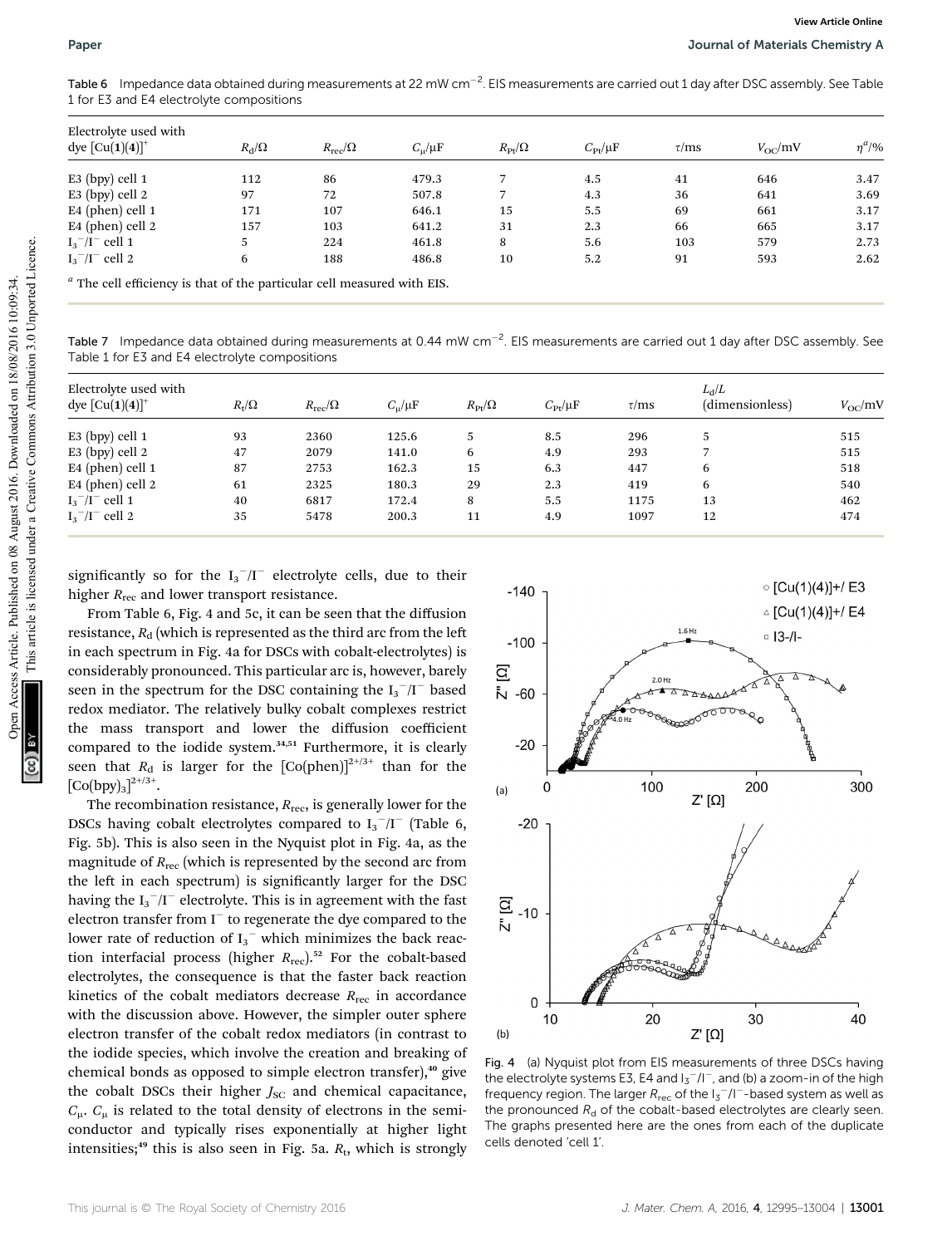

Fig. 5 Plots of the parameters at different light intensities (0.22, 0.44, 13.2 and 22.0 mW cm $^{-2}$ ) against  $V_{\rm OC}$ : (a) chemical capacitance, (b) recombination resistance, (c) diffusion resistance and (d) electron lifetime. For light intensities of 0.44 and 22 mW cm $^{-2}$ , values of  $V_{\rm OC}$  are given in Tables 6 and 7. Each  $V_{OC}$  value is a result of each given light intensity.

dependent on the electrolyte,<sup>49</sup> is higher in the cobalt-based DSCs than in the  $I_3^-/I^-$ -containing DSCs (Table 7). As the voltage of the cell is higher and  $R_t$  becomes insignificant, the more positive redox potential of the cobalt mediators and simpler charge transfer kinetics result in a higher  $C_{\mu}$ . The relatively high  $R_{\text{rec}}$  of the I<sub>3</sub><sup>--</sup>/I<sup>-</sup>-based DSCs results in the larger values of electron lifetime presented in Fig. 5b and Tables 6 and 7; this decreases exponentially upon increasing the light intensity. However, the high  $C<sub>u</sub>$  of the cobalt-based DSCs results in the larger  $J_{SC}$  seen for these DSCs (Table 3).

If one considers  $V_{\rm OC}$ ,  $R_{\rm rec}$  and  $C_{\mu}$  for DSCs with  $\rm [Co(bpy)_3]^{2+/3+}$ and  $[Co(phen)_3]^{2+/3+}$ , it appears that the  $[Co(phen)_3]^{2+/3+}$  electrolyte should be superior of the two in terms of DSC efficiency. However, its higher resistance to mass transport is detrimental, limiting the  $J_{SC}$  to a greater extent, and resulting in the  $[Co(bpy)_3]^{2+/3+}$  electrolyte having the highest DSC efficiency. On the other hand, in the iodide systems,  $R_d$  is insignificant, but here, the much lower  $V_{\text{OC}}$  and, despite the high  $R_{\text{rec}}$ , the moderate chemical capacitance result in the more modest overall DSC performance.

### **Conclusions**

The performances of DSCs containing the sensitizers  $\left[\mathrm{Cu}(1)(2)\right]^+$ ,  $\left[\mathrm{Cu}(1)(3)\right]^+$  and  $\left[\mathrm{Cu}(1)(4)\right]^+$  combined with each of the redox shuttles  $\left[\text{Co(bpy)}_{3}\right]^{3+/2+}\left[\text{Co(phen)}_{3}\right]^{3+/2+}$  or  $I_{3}^-/\text{I}^-$  have been investigated. For all three dyes, the photoconversion efficiency is enhanced by using  $\left[Co(bpy)_3\right]^{2+/3+}$  or  $\left[Co(phen)_3\right]^{2+/3+}$  in place of  $I_3^-/I^-$ . This is consistent with the faster charge-transfer kinetics and more positive redox potential of  $[Co(bpy)_3]^{2+/3+}$  or  $[Co(phen)_3]^{2+/3+}$  versus  $I_3^-/I^-$ . The best performing DSC contains the  $[Cu(1)(4)]^+$  dye combined with a  $[Co(bpy)_3]^{2+/3+}$ redox mediator; value of  $n = 3.47$  and 3.69% for duplicate DSCs relative to  $\eta = 7.12\%$  for an N719 reference DSC are the highest efficiencies achieved for a heteroleptic copper $(i)$  sensitizer using our 'surfaces-as-ligands' approach. The results of an EIS study demonstrate that the improved performance of the  $[Co(bpy)_3]^{2+/3+}$ or  $[Co(phen)_3]^{2+/3+}$ -containing DSCs compared to the devices containing the  $I_3$ <sup>-</sup>/I<sup>-</sup> electrolyte is mainly due to the more rapid charge exchange kinetics exhibited by the cobalt redox mediators and their more positive redox potentials. This results in an improved chemical capacitance and  $V_{\text{OC}}$ . However, on going from  $I_3^-/I^-$  to cobalt-based cells, the recombination rate increases as a consequence of the faster kinetics. In the present investigation which uses 3-methoxypropionitrile as solvent,  $\left[\mathrm{Cu(1)(4)}\right]^{\mathrm{+}}$  combined with the  $\left[\mathrm{Co(bpy)}_{3}\right]^{2+/3+}$  electrolyte leads to the highest DSC efficiency. However, given the EIS parameters and the high  $V_{\text{OC}}$  for the  $\text{[Co(phen)_3]}^{2^{t+}/3^+}$  system, it seems likely that a solvent with a lower viscosity should render the  $[Co(phen)_3]^{2^{t/3^+}}$  electrolyte the more advantageous, and we are currently investigating this option.

## Acknowledgements

We thank the Swiss National Science Foundation, the European Research Council (Advanced Grant 267816 LiLo), the Swiss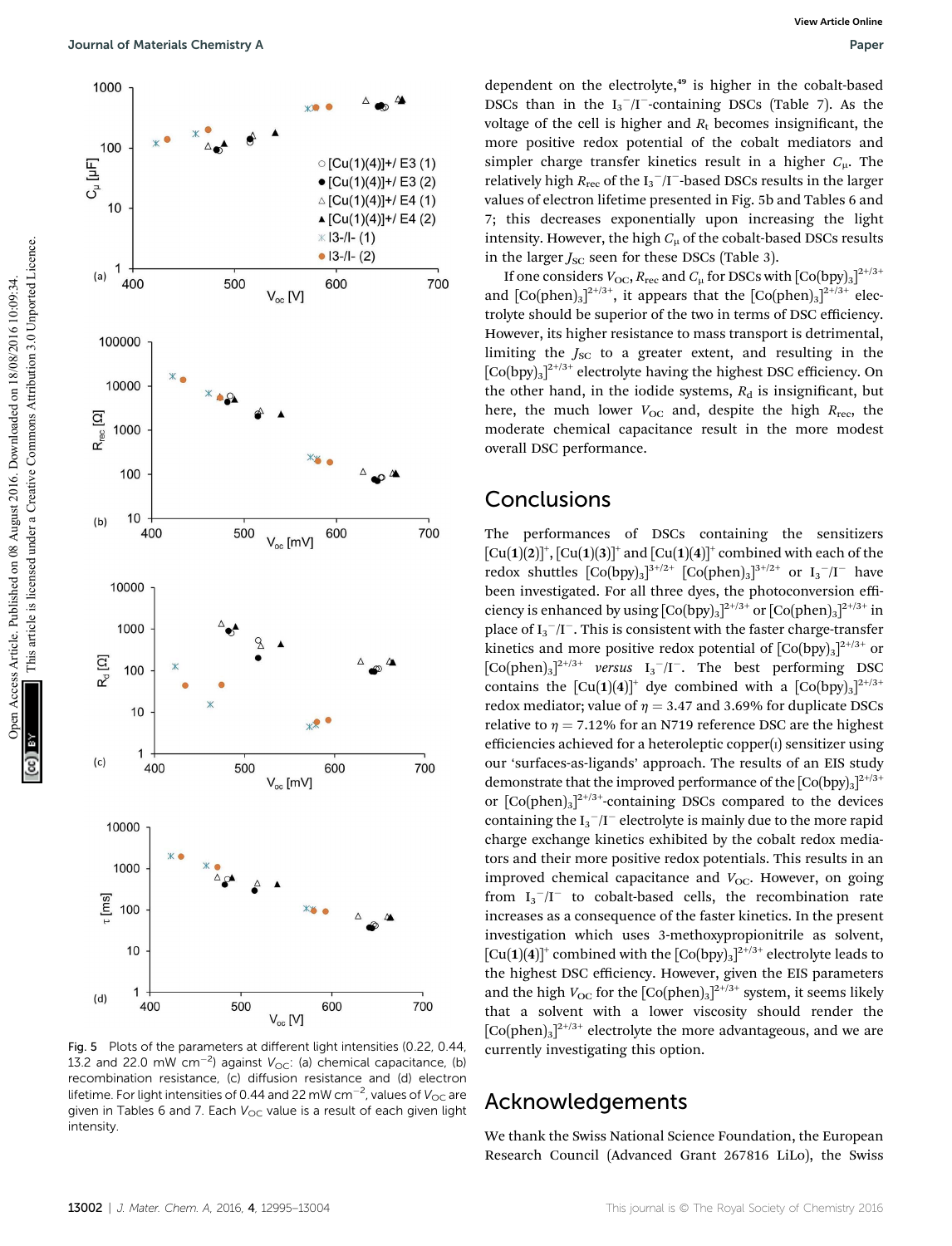Nano Institute (for the purchase of the EIS instrument) and the University of Basel for financial support.

## Notes and references

- 1 M. Grätzel, Acc. Chem. Res., 2009, 42, 1788; M. Grätzel, Inorg. Chem., 2005, 44, 6841; M. Grätzel, J. Photochem. Photobiol., C, 2003, 4, 145 and references therein.
- 2 Dye Sensitized Solar Cells, ed. K. Kalyanasundaram, CRC Press, Boca Raton, 2010.
- 3 A. Mishra, M. Fischer and P. Bäuerle, Angew. Chem., Int. Ed., 2009, 48, 2474.
- 4 A. Yella, H.-W. Lee, H. N. Tsao, C. Yi, A. K. Chandiran, M. K. Nazeeruddin, E. W.-G. Diau, C.-Y. Yeh, S. M. Zakeeruddin and M. Grätzel, Science, 2011, 334, 629.
- 5 T. Higashino and H. Imahori, Dalton Trans., 2015, 44, 448.
- 6 A. Hagfeldt, G. Boschloo, L. Sun, L. Kloo and H. Pettersson, Chem. Rev., 2010, 110, 6595.
- 7 A. Hagfeldt and M. Grätzel, Acc. Chem. Res., 2000, 33, 269.
- 8 Y. Xie, Y. Tang, W. Wu, Y. Wang, J. Liu, X. Li, H. Tian and W.-H. Zhu, J. Am. Chem. Soc., 2015, 137, 14055.
- 9 H. Ozawa, Y. Okuyama and H. Arakawa, ChemPhysChem, 2014, 15, 1201.
- 10 K. Kakiage, Y. Aoyama, T. Yano, T. Otsuka, T. Kyomen, M. Unno and M. Hanaya, Chem. Commun., 2014, 50, 6379.
- 11 C.-Y. Chen, M. Wang, J.-Y. Li, N. Pootrakulchote, L. Alibabaei, C.-H. Ngoc-le, J.-D. Decoppet, J.-H. Tsai, C. Grätzel, C.-G. Wu, S. M. Zakeeruddin and M. Grätzel, ACS Nano, 2009, 3, 3103.
- 12 S. Mathew, A. Yella, P. Gao, R. Humphry-Baker, B. F. E. Curchod, N. Ashari-Astani, I. Tavernelli, U. Rothlisberger, M. K. Nazeeruddin and M. Grätzel, Nat. Chem., 2014, 6, 242.
- 13 K. Kakiage, Y. Aoyama, T. Yano, K. Oya, T. Kyomen and M. Hanaya, Chem. Commun., 2015, 51, 6315.
- 14 Z. Yao, M. Zhang, H. Wu, L. Yang, R. Li and P. Wang, J. Am. Chem. Soc., 2015, 137, 3799.
- 15 K. Kakiage, Y. Aoyama, T. Yano, K. Oya, J.-I. Fujisawa and M. Hanaya, Chem. Commun., 2015, 51, 15894.
- 16 N. Alonso-Vante, J.-F. Nierengarten and J.-P. Sauvage, J. Chem. Soc., Dalton Trans., 1994, 1649.
- 17 N. Armaroli, G. Accorsi, F. Cardinali and A. Listorti, Top. Curr. Chem., 2007, 280, 69 and references therein.
- 18 A. Lavie-Cambot, M. Cantuel, Y. Leydet, G. Jonusauskas, D. M. Bassani and N. D. McClenaghan, Coord. Chem. Rev., 2008, 252, 2572.
- 19 S. Sakaki, T. Kuroki and T. Hamada, J. Chem. Soc., Dalton Trans., 2002, 840.
- 20 T. Bessho, E. C. Constable, M. Graetzel, A. Hernandez Redondo, C. E. Housecroft, W. Kylberg, M. K. Nazeeruddin, M. Neuburger and S. Schaffner, Chem. Commun., 2008, 3717.
- 21 C. E. Housecroft and E. C. Constable, Chem. Soc. Rev., 2015, 44, 8386 and references therein.
- 22 M. Magni, P. Biagini, A. Colombo, C. Dragonetti, D. Roberto and A. Valore, Coord. Chem. Rev., 2016, 322, 69.
- 23 H. J. Snaith, Energy Environ. Sci., 2012, 5, 6513.
- 24 H. J. Snaith, Nat. Photonics, 2012, 6, 337.
- 25 F. J. Malzner, S. Y. Brauchli, E. C. Constable, C. E. Housecro and M. Neuburger, RSC Adv., 2014, 4, 48712.
- 26 M. Sandroni, L. Favereau, A. Planchat, H. Akdas-Kilig, N. Szuwarski, Y. Pellegrin, E. Blart, H. Le Bozec, M. Boujtita and F. Odobel, J. Mater. Chem. A, 2014, 2, 9944.
- 27 Z. Yu, M. Gorlov, J. Nissfolk, G. Boschloo and L. Kloo, J. Phys. Chem. C, 2010, 114, 10612.
- 28 G. Boschloo and A. Hagfeldt, Acc. Chem. Res., 2009, 42, 1819.
- 29 Z. Sun, M. Liang and J. Chen, Acc. Chem. Res., 2015, 48, 1541.
- 30 B. Pashaei, H. Shahroosvand and P. Abbasi, RSC Adv., 2015, 5, 94814.
- 31 S. M. Feldt, E. A. Gibson, E. Gabrielsson, L. Sun, G. Boschloo and A. Hagfeldt, J. Am. Chem. Soc., 2010, 132, 16714.
- 32 T. W. Hamann, Dalton Trans., 2012, 41, 3111.
- 33 See for example: S. Nakade, Y. Makimoto, W. Kubo, T. Kitamura, Y. Wada and S. Yanagida, J. Phys. Chem. B, 2005, 109, 3488; S. Yun, Y. Liu, T. Zhang and S. Ahmad, Nanoscale, 2015, 7, 11877. Paper<br>
Natio Existen Articles. One methods on 08 August 2016. The methods Article. C. Constable, C. F. Housecred<br>
University of Sacrific iteration support and the published on 18/08/2016. And 2016. National Hotel King (191
	- 34 H. Nusbaumer, S. M. Zakeeruddin, J.-E. Moser and M. Grätzel, Chem.-Eur. J., 2003, 9, 3756.
	- 35 B. Bozic-Weber, E. C. Constable, S. O. Fürer, C. E. Housecroft, L. J. Troxler and J. A. Zampese, Chem. Commun., 2013, 49, 7222.
	- 36 L. N. Ashbrook and C. M. Elliott, J. Phys. Chem. C, 2013, 117, 3853.
	- 37 B. Bozic-Weber, S. Y. Brauchli, E. C. Constable, S. O. Fürer, C. E. Housecroft, F. J. Malzner, I. A. Wright and J. A. Zampese, Dalton Trans., 2013, 42, 12293.
	- 38 S. O. Furer, B. Bozic-Weber, M. Neuburger, E. C. Constable ¨ and C. E. Housecroft, *RSC Adv.*, 2015, 5, 69430.
	- 39 See for example: B. M. Klahr and T. W. Hamann, J. Phys. Chem. C, 2009, 113, 14040.
	- 40 See for example: S. Carli, E. Busatto, S. Caramori, R. Boaretto, R. Argazzi, C. J. Tipson and C. A. Bignozzi, J. Phys. Chem. C, 2013, 117, 5142.
	- 41 B. Bozic-Weber, E. C. Constable, C. E. Housecroft, P. Kopecky, M. Neuburger and J. A. Zampese, Dalton Trans., 2011, 40, 12584.
	- 42 H. Zabri, I. Gillaizeau, C. A. Bignozzi, S. Caramori, M.-F. Charlot, J. Cano-Boquera and F. Odobel, Inorg. Chem., 2003, 42, 665 and references cited therein.
	- 43 See for example: M. Nilsing, P. Persson and L. Ojamäe, Chem. Phys. Lett., 2005, 415, 375.
	- 44 Y. Ooyama and Y. Harima, Eur. J. Org. Chem., 2009, 2903.
	- 45 F. J. Malzner, S. Y. Brauchli, E. Schönhofer, E. C. Constable and C. E. Housecroft, Polyhedron, 2014, 82, 116.
	- 46 A. Fischer, H. Pettersson, A. Hagfeldt, G. Boschloo, L. Kloo and M. Gorlov, Sol. Energy Mater. Sol. Cells, 2007, 91, 1062.
	- 47 J. Wu, Z. Lan, J. Lin, M. Huang, Y. Huang, L. Fan and G. Luo, Chem. Rev., 2015, 115, 2136.
	- 48 S. M. Feldt, G. Wang, G. Boschloo and A. Hagfeldt, J. Phys. Chem. C, 2011, 115, 21500.